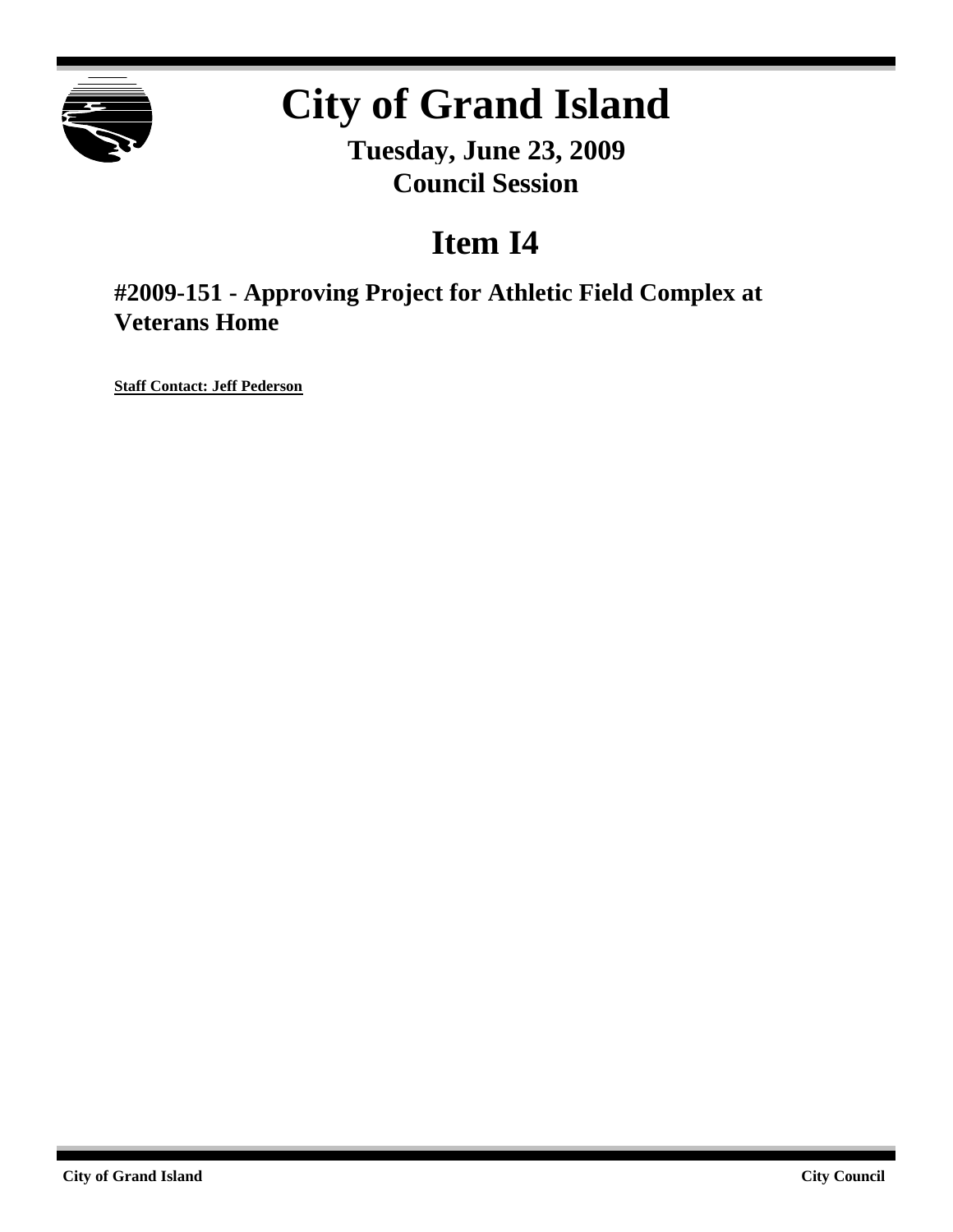# **Council Agenda Memo**

| From:           | Jeff Pederson, City Administrator                                       |  |
|-----------------|-------------------------------------------------------------------------|--|
| <b>Meeting:</b> | June 23, 2009                                                           |  |
| Subject:        | Approving Project for Athletic Field Complex at<br><b>Veterans</b> Home |  |
| Item $\#$ 's:   | $I-4$                                                                   |  |
| $Presenter(s):$ | Jeff Pederson, City Administrator                                       |  |

#### **Background**

In order to authorize the Athletic Fields Replacement Project for expenditure authority, the City Council needs to take formal action to designate it in the Budget. Project expenditures need to begin soon, particularly for the design of grading and drainage on the site.

#### **Discussion**

Sufficient appropriation exists in the Capital Projects Fund for the current budget year to allow the project to get underway. The balance of the \$1.5m appropriation necessary to be included in the 2009/2010 Budget will be determined and included in that Budget for consideration and adoption in August.

#### **Alternatives**

It appears that the Council has the following alternatives concerning the issue at hand. The Council may:

- 1. Move to approve
- 2. Refer the issue to a Committee
- 3. Postpone the issue to future date
- 4. Take no action on the issue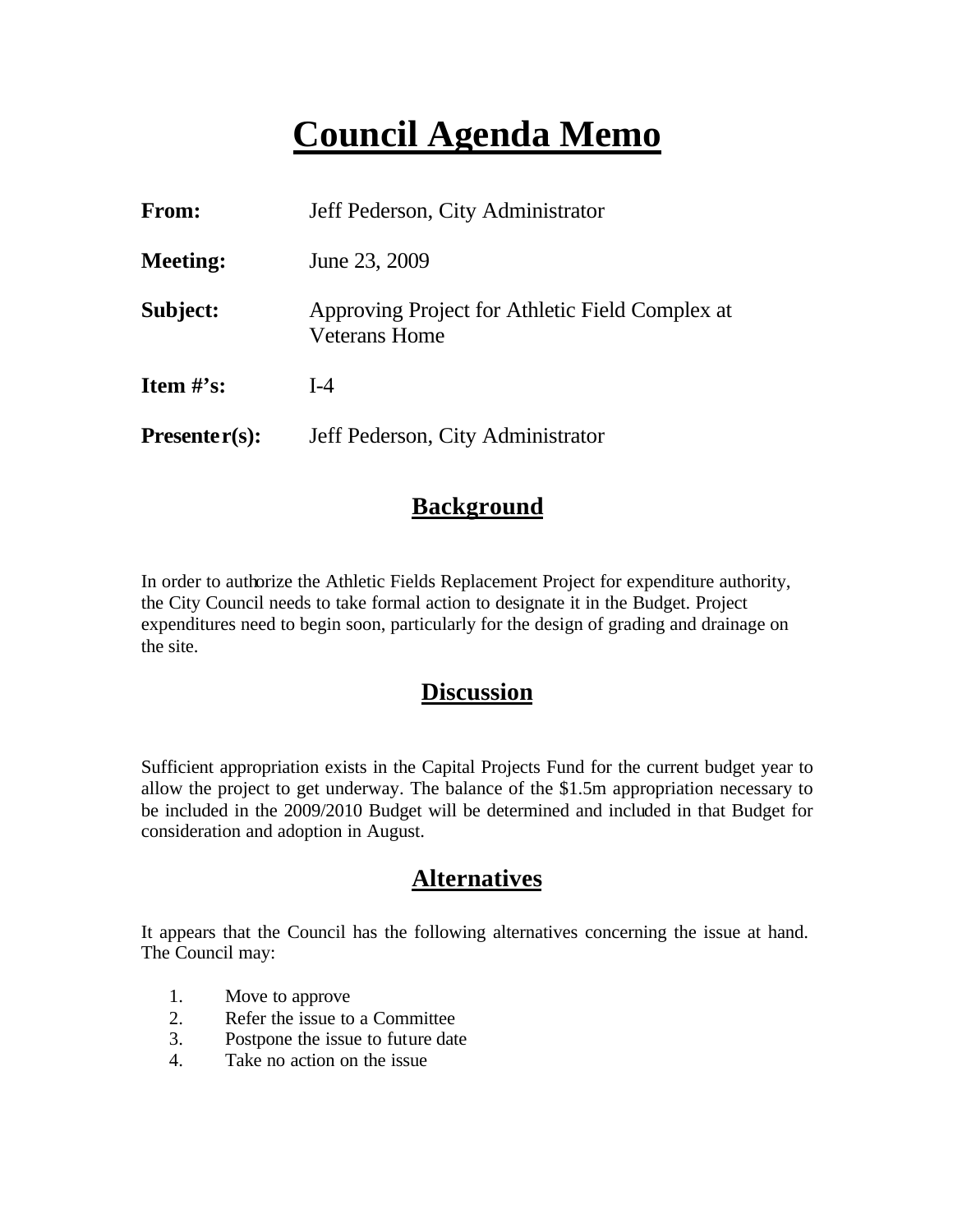### **Recommendation**

City Administration recommends that the Council approve Resolution #2009-151 authorizing the Athletic Fields Replacement Project for expenditure authority.

### **Sample Motion**

Move to approve Resolution #2009-151.